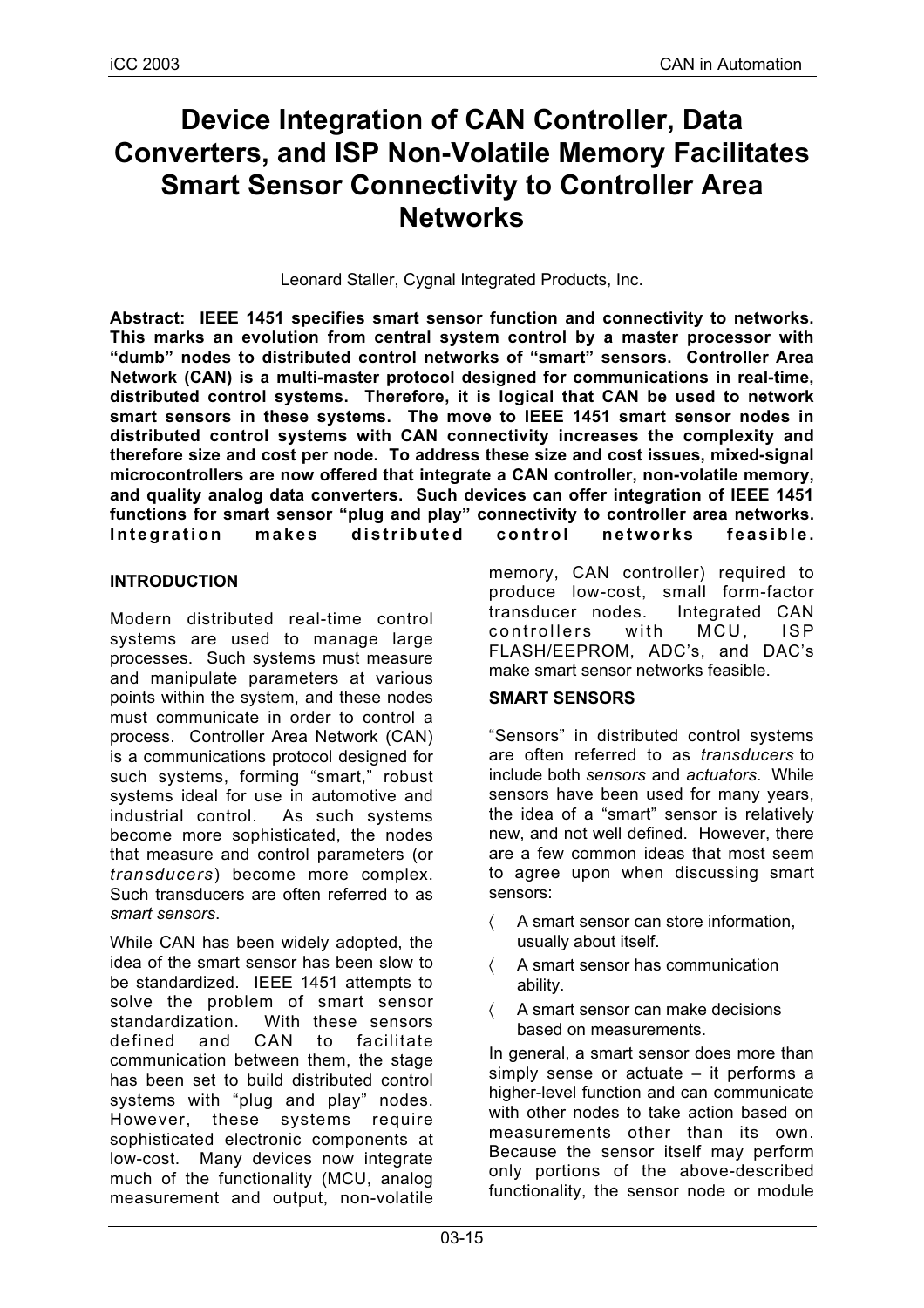will typically have some local processing such as an MCU or digital signal processor (DSP). Local processing facilitates both the manipulation of data and communication with a network such as CAN.

If a standard is to be made for smart sensors, then a minimum function must be defined. One example is the storage of sensor information that can be downloaded by local processing when installed in a network, facilitating the socalled plug and play functionality.

IEEE 1451 defines a standard way in which transducer information is formatted and stored. In this way, a transducer can be plug and play enabled. Because transducers use a variety of communications methods (e.g.,CAN, Ethernet, RS-485, LIN, Profibus, etc.), IEEE 1451 separates the sensor from the burden of system bus communications. Instead, a *Network Capable Application Processor* (NCAP) takes care of this and the sensor needs only to communicate with the NCAP using an IEEE 1451 defined method. The sensor manufacturer then needs only to produce a *Smart Transducer Interface Module* (STIM) with a standardized interface capable of communicating with the NCAP.



# **Figure 1. IEEE 1451 STIM and NCAP**

This communication between the STIM and the NCAP is defined in IEEE 1451.2, called the *Transducer Independent Iinterface* (TII). TII requires 10 wires and is similar to serial peripheral interface  $(SPI)^1$ , with added signaling wires. Also defined in IEEE 1451.2 is the *Transducer Electronic Datasheet* (TEDS). The TEDS is perhaps the most defining attribute of the IEEE 1451 standard. The TEDS contains transducer information in a

defined format and is stored in the transducer in non-volatile memory.

IEEE 1451.1 specifies the function of the NCAP and 1451.2 specifies the TEDS format and TII communications. While IEEE 1451.1 and 1451.2 laid the foundation for standard smart sensors, the STIM and NCAP (and the 10-wire TII) have yet to gain wide acceptance in commercial smart sensor applications. However, sensor manufacturers and sensor users accepted the idea of an onsensor TEDS.

Today, new IEEE 1451 standards are being drafted to more closely match commercially available products. One such standard is IEEE 1451.4 which supports a more simple approach with the flexibility of using an interface that is compatible with commonly used sensors. While compatible with IEEE 1451.1 and 1451.2, the functional boundary of the transducer and NCAP are moved to allow the use of an IEEE 1451.4 *Mixed-Mode Interface*





#### **Figure 2. IEEE 1451.4 and Mixed-Mode Interface**

This interface is essentially a 1-wire interface<sup>2</sup> (actually two wires, a signal and ground) that can transfer TEDS data over a pre-existing analog output wire (e.g., a current loop) in a digital mode, or directly via dedicated digital output signals. This less complicated approach moves most of the burden of the data processing task to the local host processor, while maintaining plug and play capability by keeping a TEDS in a non-volatile memory device on the sensor (usually EEPROM). In IEEE 1451.4, the sensor output is not digitized on the transducer module (and sent over the digital TII to the NCAP), but left as an analog signal. This represents a smaller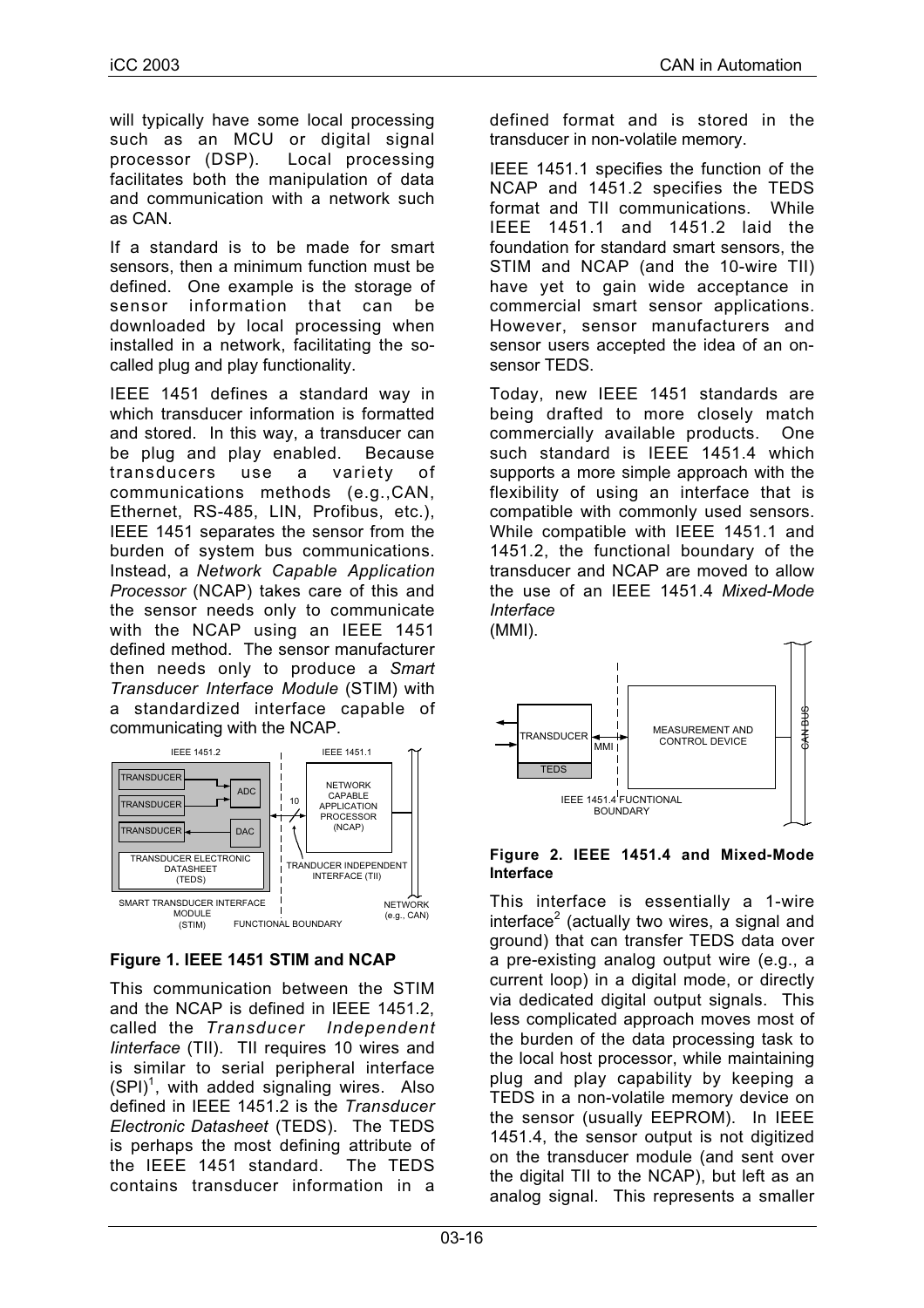step towards IEEE 1451 industry acceptance and is already in use. Because the TEDS (and a TEDS template description language) can contain a great deal of transducer specific data (e.g., calibration and sensitivity data), greater accuracy in measurements is possible. At a minimum, the end-user is relieved of entering transducer information manually into a data acquisition system. In these systems, a new functional boundary is created: The *transducer* and *Measurement and Control* device interface using the MMI (as opposed to the NCAP and STIM). (See Figure 2).

Other IEEE 1451 interface standards are now being developed. Increasing sophistication of integrated circuits at lower costs and a standard method of implementing local smart sensor nodes will pave the way for cost effective and scalable distributed control systems. Building such systems requires a reliable and smart network for communications among smart transducer nodes: Controller Area Network.

#### **CAN: The Smart Sensor Communications Network**

While smart transducers are the building blocks of distributed control systems, these sensors and actuators must communicate with each other in order to implement a process. The Controller Area Network protocol is designed for real-time distributed control, making CAN a natural choice to use with smart sensors.

CAN networks allow high bit rates of up to 1 Mbps (CAN 2.0B), with error control features and fault confinement. Additionally, CAN utilizes 29-bits (with masking) for unique message identifiers that are used in network arbitration. The non-destructive bitwise arbitration scheme supports multi-master operation. This, along with priority encoded into message identifiers, allows critical information to be transmitted while less critical transducers reside on the same network. In this way, CAN is very flexible and scalable.

While the CAN specification does not define a physical layer (only MAC and LLC layers), there exists robust physical layer specifications in use such as ISO 11898-2

that are reliable in electrically noisy environments – typical in smart sensor applications. While CAN only specifies only the MAC and LLC layers of the OSI model, there are higher-layer protocols (HLP) available such as CANopen and DeviceNet. While smart sensors provide great flexibility in building a network of transducer nodes, these HLP's facilitate flexible and easy to design networks of these CAN nodes that can be used to send, receive, and request information. For example, CANopen features device synchronization, autoconfiguration of the network, and event driven data transfer.

CAN network features helpful in smart sensor networks:

- Error control both framing errors and bit-level errors, with error frame signaling, and CRC to ensure sensor data integrity
- Flow Control both remote frames (data request) and overload frames for sensor node distributed control
- Broadcast and Priority Control sensor messages with high priority identifiers for critical system data and control
- Higher-Layer Protocols Highly configurable and some support electronic data sheets (analogous to the IEEE 1451.2 TEDS)
- High speed and fault-tolerant physical layers – useful in smart sensor system environments for high reliability



# **Figure 3. Smart Sensors and CAN**

With error control, flexible arbitration, message identification, and robust physical layers, the CAN bus is one of the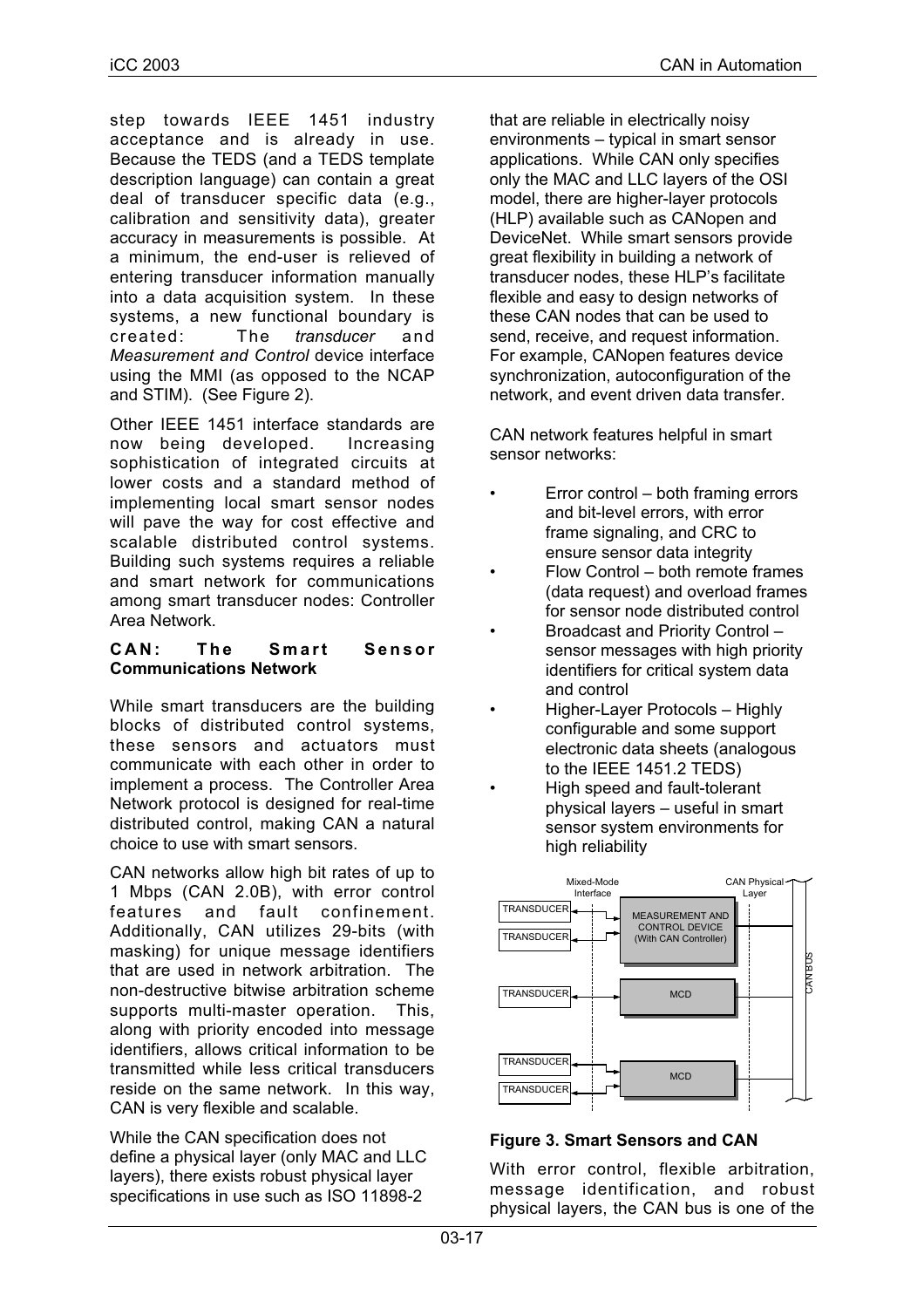best solutions for building a network of smart transducers.

#### **BUILDING TRANSDUCER NODES IN A CONTROLLER AREA NETWORKS: INTEGRATION**

Traditional real-time control systems use a network of slave nodes and a central master processor of some kind to control a process. The idea of the smart sensor and of the controller area network is to build instead a distributed control system, where there are multiple masters each with a transducer that has local processing, data storage, and communication ability – a "smart" sensor. The tradeoff is that such system nodes (i.e., points of measurement and control) are more complex, increasing the cost and size of each node compared with traditional systems of "dumb" sensors and a central master processor. Integration of functionality into fewer devices combats the increase in the size and cost of these nodes, making distributed smart sensor systems more feasible.

Many commercially available integrated circuits are integrating greater functionality into single devices. This push to provide greater functionality into a single integrated circuit – the so-called "system on a chip" -- is driven by the need for saving space and lowering cost. A node in a distributed control system must be able to perform several functions:

*Measure*, often digitize a sensor output

*Read* the TEDS for transducer data

*Output* control signals to transducers (often actuators) based on sensor measurements or time, digital or analog

*Process* transducer data (calibrate, filter, linearize data, "decide" device response based on measurements, etc).

*Communicate* with an area network system bus (e.g., CAN)

To *measure* the output of a sensor and then send it to a digital network, a signal is sampled with an analog-to-digital converter (ADC). This data can then be stored in digital memory (e.g., RAM) or sent to the system communications bus (CAN). The TEDS information must be downloaded and used by the local processor; usually with digital I/O (this is defined by the IEEE 1451 standard used). This may happen using the 1451.2 TII or another interface as defined in the draft standards IEEE P1451.3 (multi-drop), P1451.4 (mixed-mode interface), and P1451.5 (wireless). Analog and digital output signals to control actuators are needed in distributed control systems. Because smart sensors have local processors, these actuators can perform actions based upon measured inputs. Output control can be digital (e.g., general purpose digital I/O port pin) or analog (e.g., digital-to-analog converters, pulsewidth modulation). Additionally, many sensors require an excitation voltage or controlled current input and an analog output device must supply this as well.

Smart sensors typically require some form of *control and processing*. Such processing can be filtering, data correction (linearization, calibration, etc.), closed-loop control, etc.. This is usually performed by an MCU or DSP.

In order to be part of a cohesive network, the node must be able to *communicate* with the other nodes over a communications bus, such as CAN. For this reason, the node should have a network controller. A dedicated protocol controller removes this burden from the local processor. In the case of CAN, a CAN controller will typically manage protocol functions such as filtering messages, handling remote frames, and fault confinement.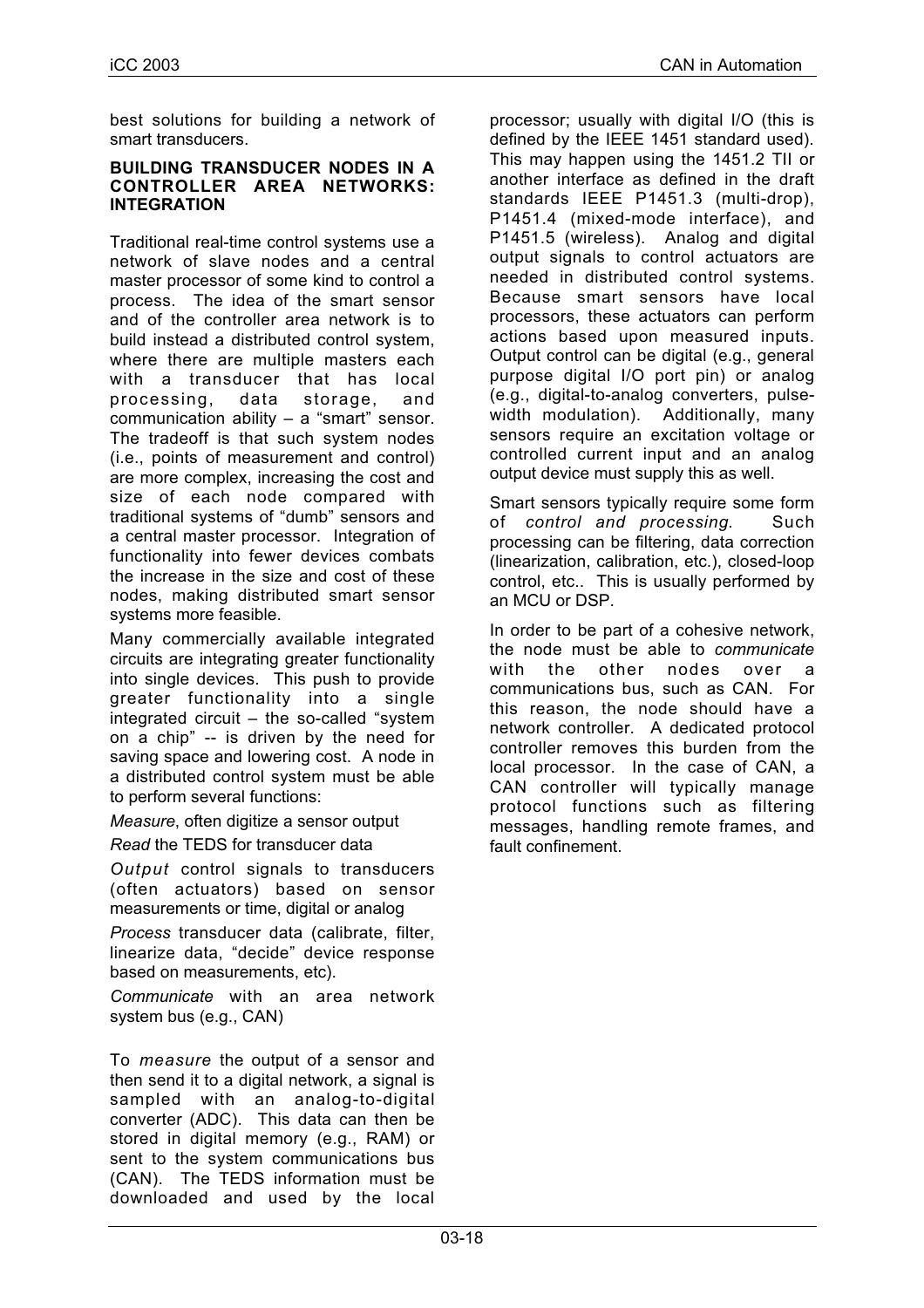If using the IEEE 1451.4 mixed-mode interface, much of this functionality could be integrated. The MMI gives a logical separation that offers a better opportunity to integrate more functionality on the host/network controller side of the interface (the measurement and control device).



#### **Figure 4. Integration in an IEEE 1451.4 Device**

For example, while the transducer contains the sensing elements, actuators, and TEDS, the host processor can integrate the analog functionality (ADC's, DAC's), application and data processing (MCU), programmability (ISP FLASH and EEPROM), and communications (i.e., a CAN controller).

There are many CAN and MCU integrated controllers available that integrate analog functionality that will lower the chip count and size of the design. With fewer devices and the space needed to route signals between them, the circuit board will require much less area – critical in many smart sensor designs. While an MCU with integrated CAN and high quality ADC's and DAC's cost more than an MCU alone, the cost of the integrated solution will be less than utilizing several chips. Also, smaller circuit boards with fewer signals and devices cost less to fabricate. Fewer devices with fewer interfaces also means a more simple and reliable design.

While there are many advantages to integrated solutions, there are some cases where this does not work well. More integration can mean less flexibility, especially if there is not a device that fits the design requirements. For example, if the design requires CAN connectivity, high-throughput digital signal processing, and the resolution of a 24-bit delta-sigma ADC, there may not be an integrated

solution that is commercially available. However, there are many solutions that fit smart sensors needs very well. A sensor that requires digitizing with a SAR ADC as low as 8- and up to 16-bit resolution will find many devices available at reasonable cost with integrated CAN controllers. Another potential problem is analog performance. While analog performance specifications are not critical in some designs, many smart sensors need high performance ADC's. Mixed-signal integration is a difficult problem to solve, and many solutions sacrifice ADC performance to do so. However, there are high quality ADC's available in mixedsignal devices, so the designer will want to carefully check the performance specification guarantees before designing with such devices. Lastly, because IEEE 1451 separates the transducer module from the network bus (the transducer can be used on any bus), the network controller should NOT be integrated into the sensor module itself if IEEE 1451 compliant. In some cases, the sensor data is digitized on the transducer module (STIM in 1451.1 and 1451.2), and so the module requires an ADC and a processor. In other interface standards, the functional boundary simplifies the transducer while placing more of the burden on the network and application processor. IEEE 1451.4 allows analog output to the measurement and control device; so more integration can be used on the network side of the node in this case. In short, the functional boundary of the interface standard used will affect the integration strategy.

As more integrated IC solutions with CAN controllers become available at lower cost, transducer nodes in distributed control systems will drop in cost and size. This will facilitate more efficient and sophisticated smart sensor CAN systems.

## **An IEEE 1451.4 Node With CAN Connectivity**

While the STIM and NCAP IEEE 1451.1 and 1451.2 have not yet gained wide acceptance, there are several new promising standards, and some use a more simple approach to smart sensor connectivity. The aforementioned IEEE 1451.4 is such a standard using a mixed-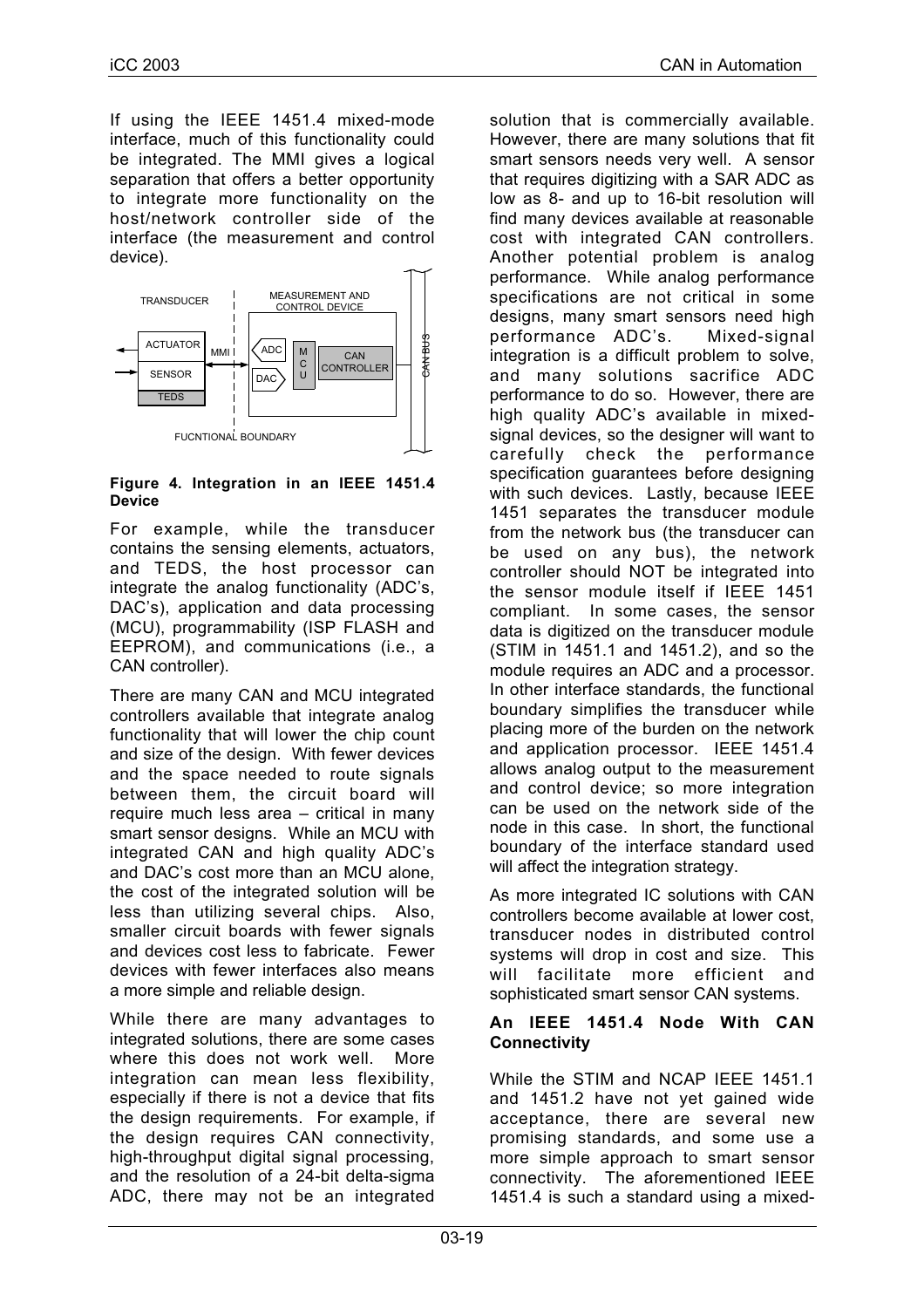mode interface (MMI) that allows direct analog sensor input and output. The MMI uses the Dallas proprietary 1-wire interface protocol. While the previous TII required the STIM to output digitized data to the NCAP, the MMI accommodates signaling on the analog output of many currently available sensors. To facilitate plug and play capability, the sensor maintains a TEDS in non-volatile memory and the MMI allows two methods of providing access to the TEDS. One method allows the transfer of digital data using the existing sensor analog output wire (class



**Figure 5. Class 1 Shared Interface**

This allows many legacy sensors to be used in smart sensor applications. Another method (class 2) uses a digital only interface separate from any other sensor output. The Class 2 interface also uses the 1-wire protocol, which can be implemented via software and a general purpose digital port pin. The sensor retains the TEDS in on-sensor non-volatile memory, typically EEPROM. An IEEE 1451.4 compliant sensor can have as few as two wire leads, signal and ground.

Because the functional boundary of the sensor module (what was the STIM) and the measurement and control device (what was NCAP) have changed (while maintaining compatibility with 1451.1 and 1451.2), more functional integration is possible when using the IEEE 1451.4. The sensor is only required to provide an analog output and TEDS access. The rest of the node's functions such as digitizing the sensor output (ADC), providing sensor voltage (DAC/PWM), data processing/application (MCU), and bus communications (CAN controller) are performed by the *measurement/control device*. The measurement/control device may include an optional transducer block object. Most of this functionality can be integrated into one device.

As an example, an IEEE 1451.4 bridgetype sensor with CAN connectivity requires:

- Excitation voltage applied to the sensing element
- Amplification and high resolution digitizing of its voltage output, with a voltage reference
- Data processing of the measured signal to relate to measured parameters and calibration
- A method to access the on-sensor **TEDS**
- Management of CAN protocol tasks, and connection to a CAN small area network bus



## **Figure 6. IEEE 1451.4 Bridge Sensor and Integration**

Such a transducer node can require several devices in order to implement, especially compared to a traditional "dumb" sensor. However, with the exception of the CAN physical layer interface (i.e., transceiver and isolation), all of the functionality could be implemented into one *device.* Additionally, such devices typically feature in-system programmable FLASH or EEPROM, making the system more flexible (e.g., storing calibration constants, in-system bootloading, updating firmware, etc.)

# **CONCLUSION**

As the demand for greater functionality in real-time control systems increases, the demand for a diverse set of smart sensors for use in these systems will grow.